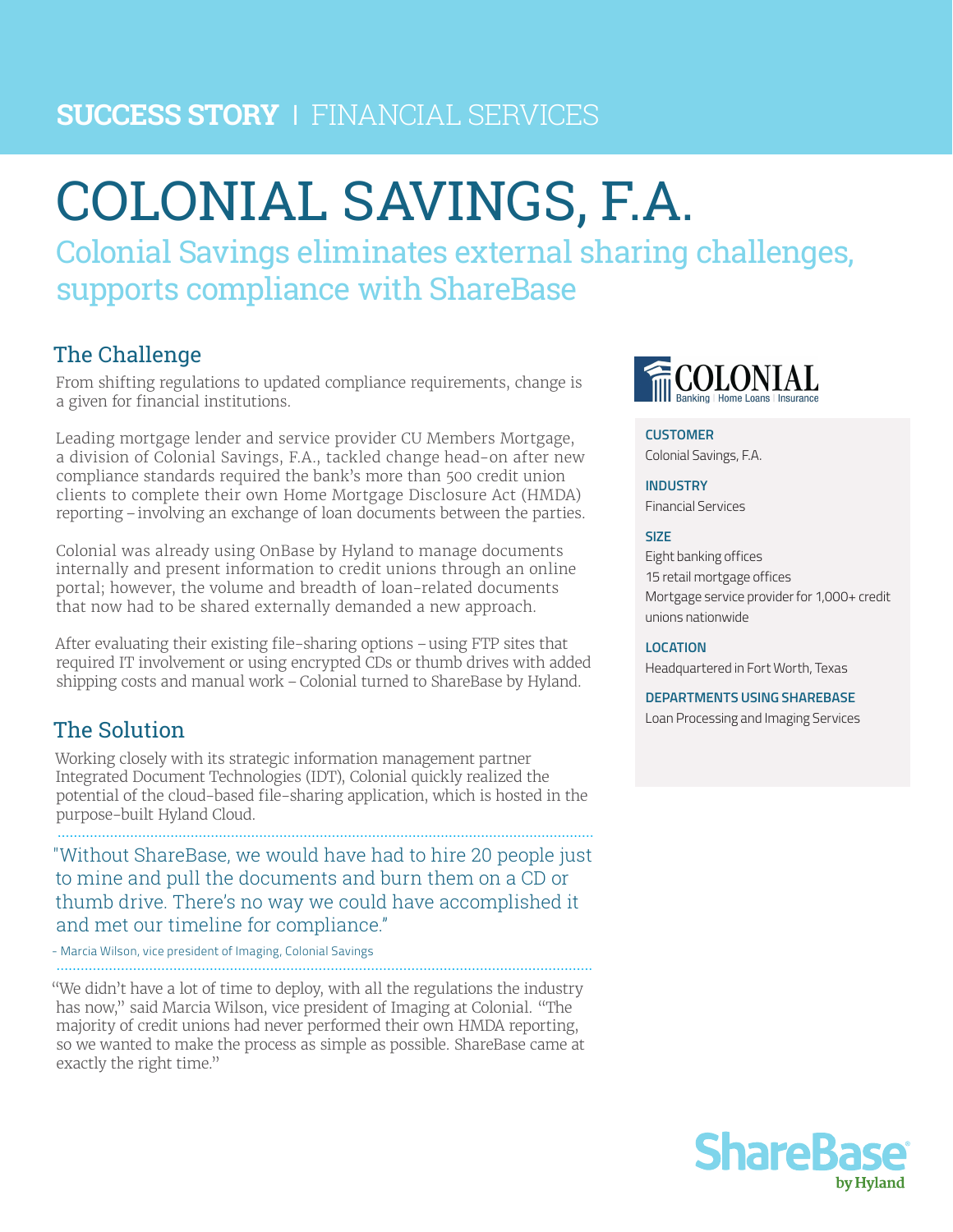# Why ShareBase?





SECURITY & CONTROL AUTOMATED SHARING ONBASE INTERACTION

With ShareBase, Colonial easily and securely shares loan-related documents outside its four walls with its credit union clients, as well as any other necessary third parties, like investors and title companies – without involvement from Colonial's IT department.

By combining ShareBase with OnBase workflow automation capabilities, IDT helped Colonial implement a fully automated solution that extends the reach of its content services for its CU Members Mortgage division.

"Using the OnBase Interaction with ShareBase, we proved we could completely automate the process based on a specific event or some document entering workflow at a specific point in time," said Paul Szemplinski, CEO at IDT. "That closed the gap, and we knew we had a real solution."

When documents are captured into the system for a particular loan or request, the solution uses information like credit union number and contract level to automatically create and populate ShareBase folders with documents for external sharing. The triggers built in to the capture system solved a multitude of challenges for Colonial.

"We've been able to achieve unprecedented goals in our imaging department," Wilson said.

Additionally, actions taken on a loan – funding, closing, or canceling and denying – trigger the real-time creation of a ShareBase folder, making all associated documents immediately available to the appropriate employees and credit union contacts.

Without the ability to automate file-sharing based on specific information, Colonial's imaging team would have had to manually mine all the documents – making sure they met certain criteria, determining who should have access to which information and exporting them for publishing.

"Without ShareBase, we would have had to hire 20 people just to mine and pull the documents and burn them on a CD or thumb drive," Wilson said. "There's no way we could have accomplished it and met our timeline for compliance."

In addition to replacing the need for inefficient sharing methods, ShareBase eliminated the need to provide credit unions with direct access to Colonial's internal OnBase system or purchase additional client access licenses. Today, authorized credit union users log in to their existing online CU Members Mortgage portal and click on an option to "View Loans," which provides them with secure access to all their loans organized into folders in ShareBase.

"The credit unions love it because they get their files faster, and it's a much cleaner picture for them," Wilson said. "It's also a more efficient delivery as far as timing – when actions are taken in OnBase they have that visibility."

Along with speed, ShareBase allows the institution to easily manage access permissions and view an audit trail, benefits Wilson finds invaluable. "One of the great functions is our ability to only show certain document types that they have the rights to see and to track any interactions that are happening on those documents."

But the most significant value has come in the form of external service. "Above all, the greatest benefit has been providing better customer service to our credit unions," Wilson said. "That's what it's all about. It's our differentiator."

Together, these benefits add up to more than IT value for Colonial; putting ShareBase in place was a smart business decision.